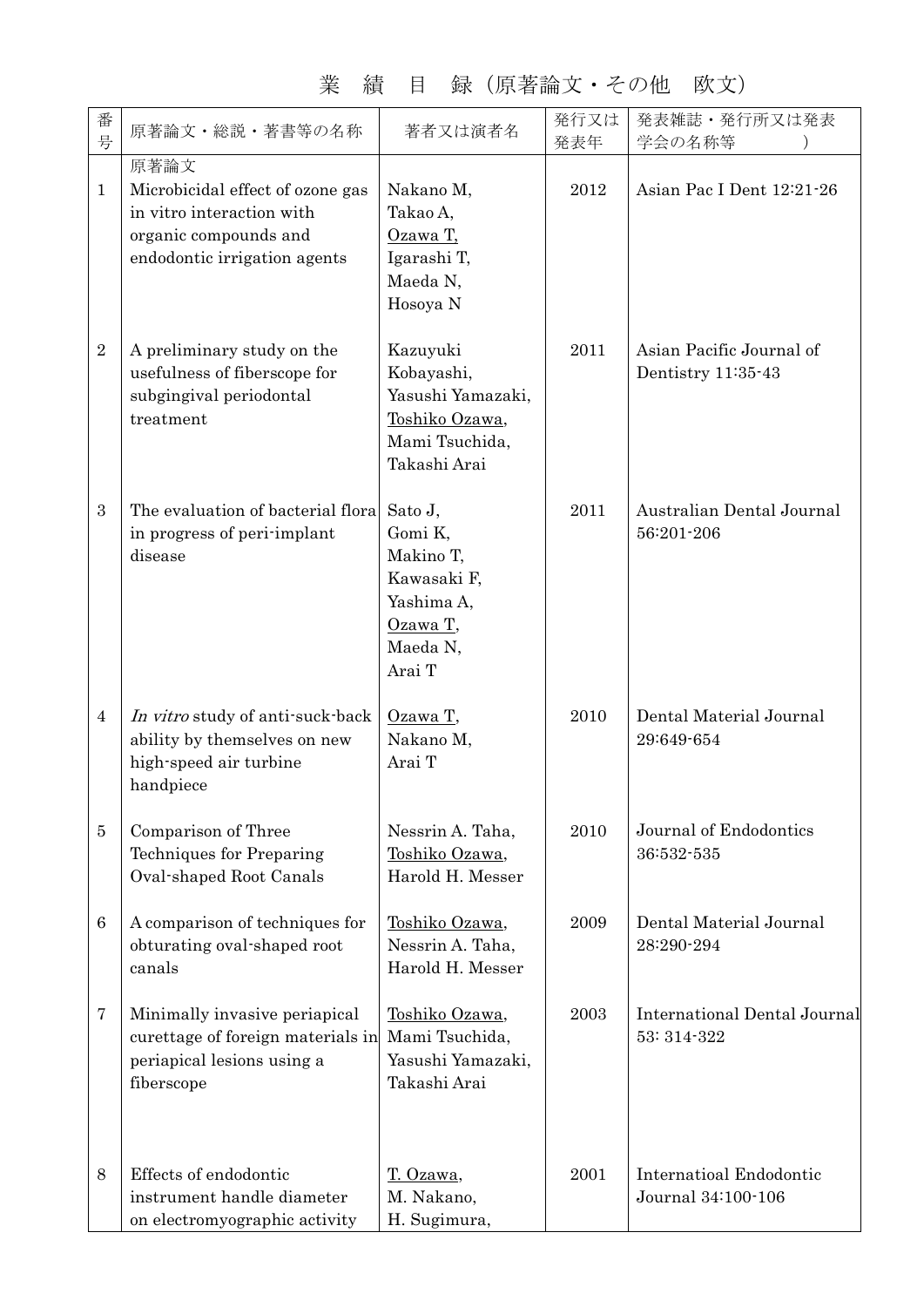|                  | of forearm and hand muscles                                                                         | H. Kurayama,<br>K. Tahata,<br>J. Nakamura,<br>K. Shiozawa                                                                                                 |      |                                                                                                                                          |
|------------------|-----------------------------------------------------------------------------------------------------|-----------------------------------------------------------------------------------------------------------------------------------------------------------|------|------------------------------------------------------------------------------------------------------------------------------------------|
| $\boldsymbol{9}$ | Aplicacion climica de un<br>fibroscopio para lesions<br>periodontales: Publicación de<br>casos      | Toshiko Ozawa,<br>Mami Tsuchida,<br>Yasushi Yamazaki,<br>Takashi Arai,<br>Jiro Nakamura                                                                   | 2000 | Quintessence Publicación<br>Internacional de<br>Odontoligía Edición<br>Española 13:3793-87                                               |
| 10               | Clinical application of a<br>fiberscope for periodontal<br>lesion                                   | T. Ozawa,<br>M. Tsuchida,<br>Y. Yamazaki,<br>T. Arai,<br>J. Nakamura                                                                                      | 1999 | Quintessence International<br>30:615-622                                                                                                 |
| $\mathbf{1}$     | その他<br>Clinical performance of dental<br>fiberscope image guided system<br>for endodontic treatment | Yamazaki Y,<br>Ogawa T,<br>Shigeta Y,<br>Ikawa T,<br>Kasama S,<br>Hattori A,<br>Suzuki N,<br>Yamamoto T,<br>Ozawa T,<br>Arai T                            | 2011 | Studies in Health<br>Technology and Informatics<br>163:713-715                                                                           |
| $\overline{2}$   | Dental fiberscope with<br>navigation system for<br>endodontic treatments                            | Y.Yamazaki,<br>T.Ozawa,<br>T.Ogawa, Y.Shigeta,<br>T.Ikawa,<br>S.Fukushima,<br>T.Arai,<br>A.Mishima,<br>K.Kobayashi,<br>Y.Otake,<br>A.Hattori,<br>N.Suzuki | 2008 | Studies in Health<br>Technology and Informatics<br>132:562-564                                                                           |
| $\boldsymbol{3}$ | Temperature elevation on root<br>surfaces during Nd: YAG laser<br>irradiation in root canals        | K. Kobayashi,<br>Y. Yamazaki,<br>T.Tomita,<br>M.Tsuchida,<br>T.Ozawa,<br>A.Kohno, T.Arai                                                                  | 2003 | Laser in Dentistry<br><b>Revolution of Dental</b><br>treatment in the New<br>Millennium International<br>Congress Series<br>1248:287-292 |
| $\overline{4}$   | Temperature elevation on root<br>surfaces by $CO2$ laser                                            | Y. Yamazaki,<br>K. Kobayashi,                                                                                                                             | 2003 | Laser in Dentistry<br><b>Revolution of Dental</b>                                                                                        |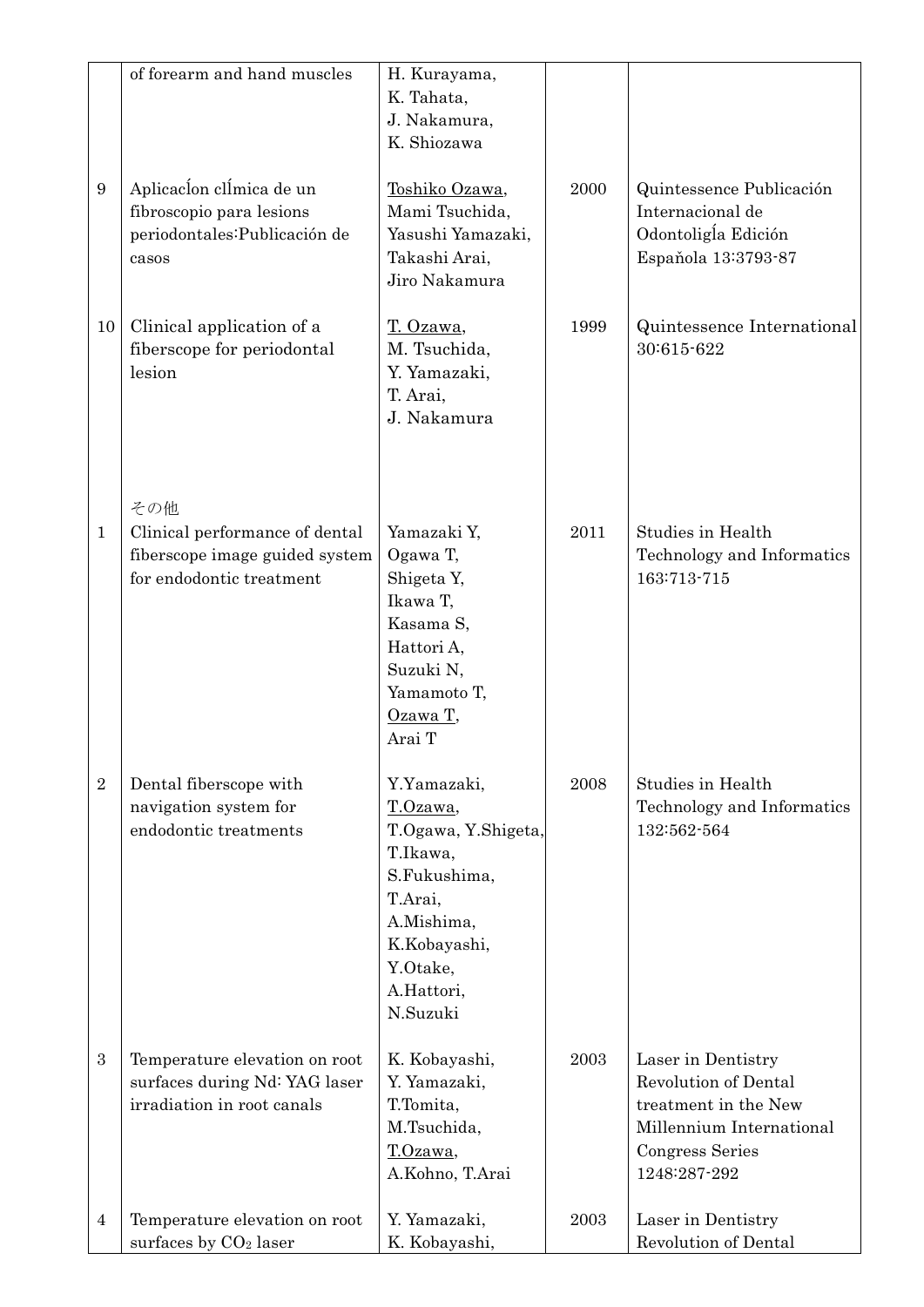|         | $\operatorname{irradiation}$                                                                                  | M.Tsuchida,<br>T.Ozawa,                                              |      | treatment in the New<br>Millennium International                                                     |
|---------|---------------------------------------------------------------------------------------------------------------|----------------------------------------------------------------------|------|------------------------------------------------------------------------------------------------------|
|         |                                                                                                               | T.Arai                                                               |      | Congress Series<br>$1248\mathord:293\mathord{\cdot}299$                                              |
| $\bf 5$ | Newly-designed Fiberscope for<br>Fiberscopic Laser Irradiation<br>to Endodontic and Periodontal<br>Treatments | T. Ozawa,<br>M. Tsuchida,<br>Y. Yamazaki,<br>T. Arai,<br>J. Nakamura | 1999 | Proceeding of the $6^{\rm th}$<br><b>International Congress</b><br>on Laser Dentistry<br>$126 - 128$ |
|         |                                                                                                               |                                                                      |      |                                                                                                      |
|         |                                                                                                               |                                                                      |      |                                                                                                      |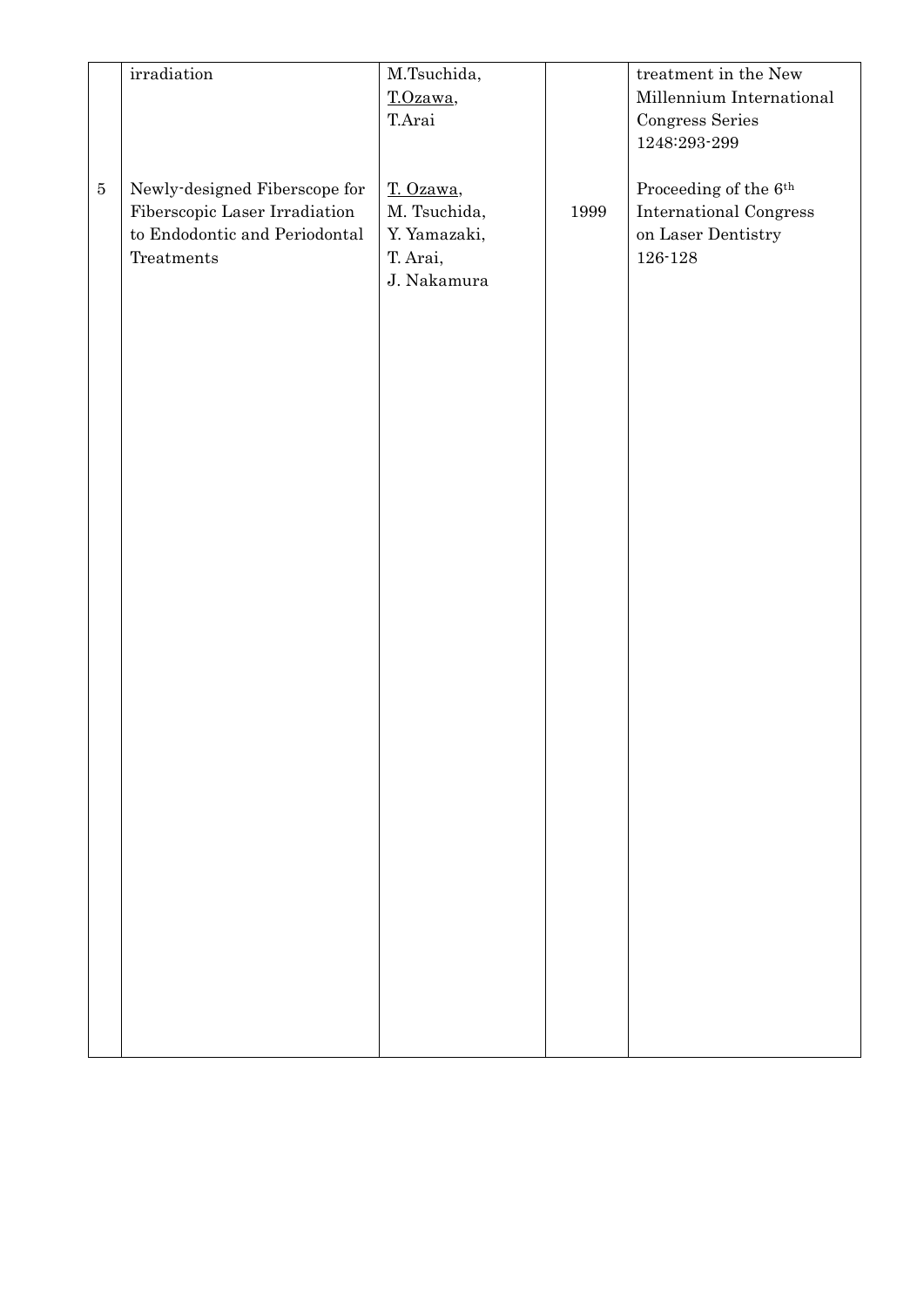#### 業 績 目 録(原著論文 和文)

| 番<br>号          | 原著論文・総説・著書等の名称                                                | 著者又は演者名                                                                | 発行又は<br>発表年 | 発表雑誌・発行所又は発表<br>学会の名称等<br>(IF) |
|-----------------|---------------------------------------------------------------|------------------------------------------------------------------------|-------------|--------------------------------|
| $\mathbf{1}$    | タービンハンドピース単体で<br>のサックバック防止効果                                  | 中野雅子,小澤寿子<br>木村泰子,鰕原治子<br>新井 髙                                         | 2011        | 日本歯科保存学雑誌 54:<br>$269 - 275$   |
| $\overline{2}$  | 歯科用ユニット給水管路の新<br>クリーンシステムの評価                                  | 小澤寿子,中野雅子<br>木村泰子, 新井 髙                                                | 2011        | 日本歯科保存学雑誌 54:<br>193-200       |
| 3               | 歯肉縁下の歯周治療における<br>Er:YAG レーザーとファイバー<br>スコープ併用の有用性に関す<br>る基礎的研究 | 小林一行,山崎泰志<br>福田貴久,鳥塚慎二<br>小澤寿子, 新井 髙                                   | 2010        | 日本歯科保存学雑誌 53:<br>562-569       |
| $\overline{4}$  | 歯学教育機関における歯内療<br>法に使用する器具・材料・薬剤<br>の調査                        | 山内由美,石井信之<br>小澤寿子,笠原悦男<br>辻本恭久,中川寛一<br>林 美加子                           | 2010        | 日本歯科保存学雑誌 53:<br>525-533       |
| 5               | 根管内ナビゲーションシステ<br>ムの臨床応用について                                   | 山崎泰志,小川匠,<br>井川知子,重田優子<br>安藤栄里子, 福島<br>俊士, 三島 章,<br>小林馨, 小澤寿子,<br>新井 高 | 2009        | 鶴見歯学 35:127-128                |
| $6\phantom{1}6$ | 歯科用ユニット水ラインのシ<br>ョックトリートメントの効果<br>一鶴見大学附属病院での実践               | 小澤寿子,中野雅子,<br>新井 髙, 前田伸子,<br>斎藤一郎                                      | 2009        | 日本歯科保存学雑誌 52:<br>$363 - 369$   |
| $\overline{7}$  | 電解酸性機能水によるガッタパ<br>ーチャポイントの特性変化                                | 木村泰子,小澤寿子,<br>中野雅子, 新井<br>髙.<br>篠崎<br>裕                                | 2009        | 日本歯内療法学会雑誌<br>$30:25-29$       |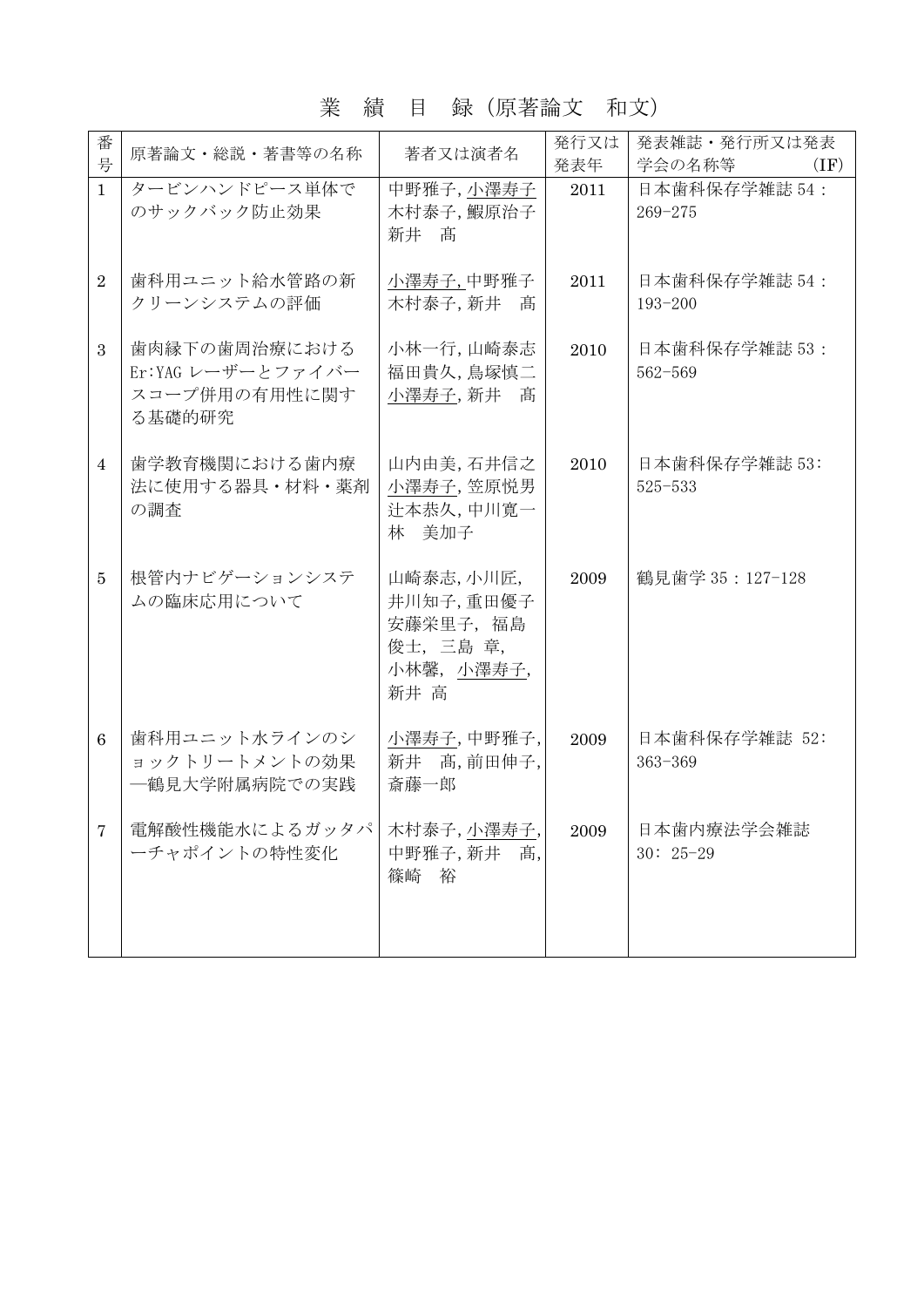| 8               | 歯科用ファイバースコープを用<br>いた根管治療のためのナビゲー<br>ションシステム      | 小川 匠,山崎泰志,<br>小澤寿子,重田優子,<br>井川知子,福島俊士,<br>新井 高,三島 章,<br>小林 馨,大竹義人,<br>服部麻木, 鈴木直樹 | 2007 | 日本コンピュータ外科学会<br>誌 9: 364-365     |
|-----------------|--------------------------------------------------|----------------------------------------------------------------------------------|------|----------------------------------|
| 9               | デジタルX線撮影とフィルムを用<br>いた従来法撮影の歯根外部吸収<br>歯モデルにおける診断能 | 土田眞美 小澤寿子,<br>山崎 繁夫, 新井<br>高, 湯浅雅夫, 小<br>林 馨                                     | 2007 | 日本歯内療法学会雑誌 28 :<br>$108 - 112$ , |
| 10 <sup>°</sup> | 電解酸性機能水によるガッタ<br>パーチャポイントの消毒効果                   | 中野雅子, 小澤寿子  <br>魚住大樹, 熊井慎太<br>郎, 金丸由幸, 新井<br>髙                                   | 2005 | 日本歯科保存学雑誌 48:<br>$610 - 615$     |
| 11              | 歯科用小照射野コーンビーム<br>CT の歯根破折に対する診断能                 | 小澤寿子, 山崎繁<br>夫,土田眞美,新井<br>髙, 小林 馨, 湯浅<br>雅夫, 山本 昭                                | 2005 | 日本歯科保存学雑誌 48:<br>$266 - 271$     |
| 12              | 上顎洞底に根尖が近接した上<br>顎第二大臼歯に意図的再植法<br>を行った一症例        | 土田眞美, 小澤寿<br>子,山崎繁夫,山崎<br>泰志, 新井 髙                                               | 2004 | 日本歯内療法学会雑誌 25:<br>$144 - 149$    |
| 13              | 根管内 Nd:YAG レーザー照射に<br>よる歯根表面温度上昇                 | 小林一行, 山崎泰<br>志, 冨田俊哉, 土田<br>真美, 小澤寿子, 河<br>篤, 新井 髙<br>野                          | 2003 | 日本歯科保存学雑誌 46:<br>$360 - 365$     |
| 14              | 弱アルカリ性3%EDTA液の根<br>管壁スミヤー層除去効果                   | 小澤寿子, 越野孝<br>行,新井<br>髙                                                           | 2003 | 日本歯科保存学雑誌 46:<br>$435 - 438$     |
| 15              | 瘻孔を有する根尖性歯周病変内<br>歯根表面の歯石様物質の観察                  | 土田眞美, 小澤寿<br>子,山崎泰志,中野<br>雅子, 前田伸子, 新<br>井高                                      | 2002 | 日本歯科保存学会雑誌 45:<br>$303 - 309$    |
| 16              | 根管拡大時のファイルハンド<br>ル径と手首の角度の手腕筋筋<br>活動への影響         | 杉村博行, 小澤寿<br>子, 中野雅子, 庫山<br>寛也, 田畑幸樹, 新<br>井 高, 塩澤光一                             | 2002 | 日本歯科保存学会雑誌 45:<br>216-222        |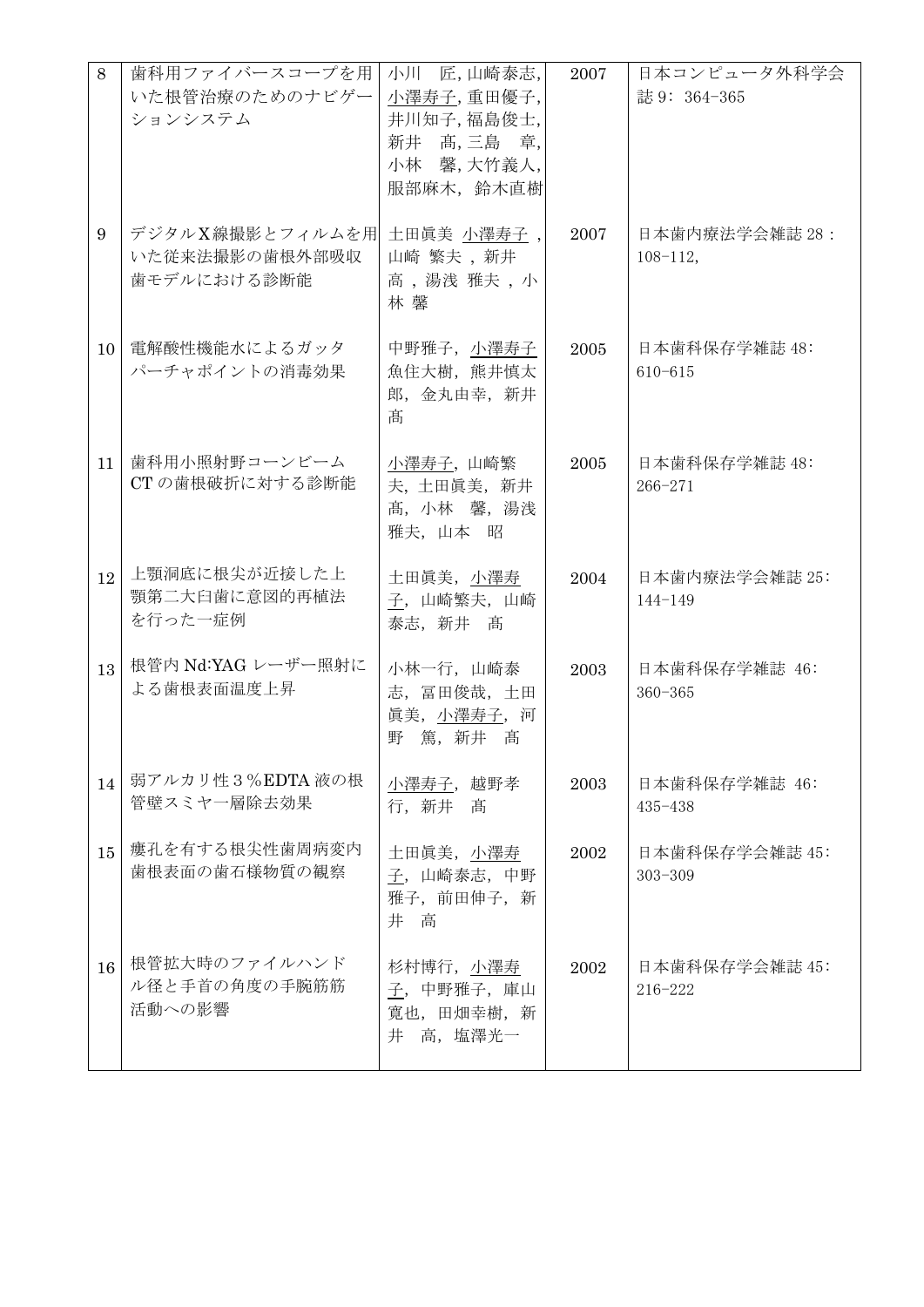| 17 | 根管拡大形成時に歯根へ加わる<br>力および術者の手腕筋筋活動の<br>検討      | 小澤寿子, 杉村博<br>行, 田畑幸樹, 庫<br>山寛也                                | 2002 | 日本臨床歯内療法学会雑誌<br>$23:12-17$   |
|----|---------------------------------------------|---------------------------------------------------------------|------|------------------------------|
| 18 | 本学附属病院保存科診療室に<br>おける院内感染予防の実態と<br>問題点       | 小澤寿子, 新井<br>髙, 桃井保子, 河野<br>篤, 寒河江明美                           | 2001 | 鶴見歯学 27(2):281-287           |
| 19 | 感染根管治療症例における未<br>通根管の臨床的評価                  | 小澤寿子, 石川道<br>子, 杉村博行, 越野<br>孝行, 濱田 門, 土<br>田眞美, 新井<br>髙       | 2001 | 日本歯科保存学雑誌 44:<br>$279 - 285$ |
| 20 | 抜髄症例における未通根管の<br>臨床的評価                      | 小澤寿子, 石川道<br>子, 杉村博行, 越野<br>孝行, 濱田 門, 土<br>田眞美, 新井<br>髙       | 2001 | 日本歯科保存学雑誌 44:<br>$9 - 14$    |
| 21 | 拡大困難な根管に関する臨床<br>的研究 (本学学生実習における<br>調査)     | 山口博康, 山崎繁<br>夫, 小澤寿子, 滝沢<br>久,中村治郎                            | 2000 | 鶴見歯学 26: 9-15                |
| 22 | 機能水を根管洗浄に使用した<br>際の根管消毒効果について               | 中野雅子, 小澤寿子<br>中村治郎                                            | 2000 | 日本口腔機能水学会誌 1:<br>$84 - 86$   |
| 23 | 歯科治療に際して発現する歯<br>科医師の手指、前腕の症状に関<br>する調査     | 小澤寿子, 南雲 栄<br>菊地康治郎, 山崎泰<br>志,中村治郎                            | 1999 | 鶴見歯学 25: 201-207             |
| 24 | 新開発細径ファイバースコー<br>プの歯周病変への応用(診断お<br>よび鏡視下処置) | 小澤寿子, 土田真美<br>山崎泰志, 中村治郎                                      | 1998 | 日本臨床歯内療法学会雑誌<br>$19:108-110$ |
| 25 | 各種電解水の根管洗浄におけ<br>る消毒効果                      | 小澤寿子, 中野雅子<br>中村治郎                                            | 1998 | 日本臨床歯内療法学会雑誌<br>$19: 1-4$    |
| 26 | 各種簡易乾熱滅菌器によるK<br>ファイルの滅菌効果                  | 中野雅子, 小澤寿子<br>脇山智晴, 菅原真由<br>美, 中澤孝明, 涛川<br>陽子, 滝澤 久, 中<br>村治郎 | 1997 | 日本歯科保存学雑誌 40:<br>800-806     |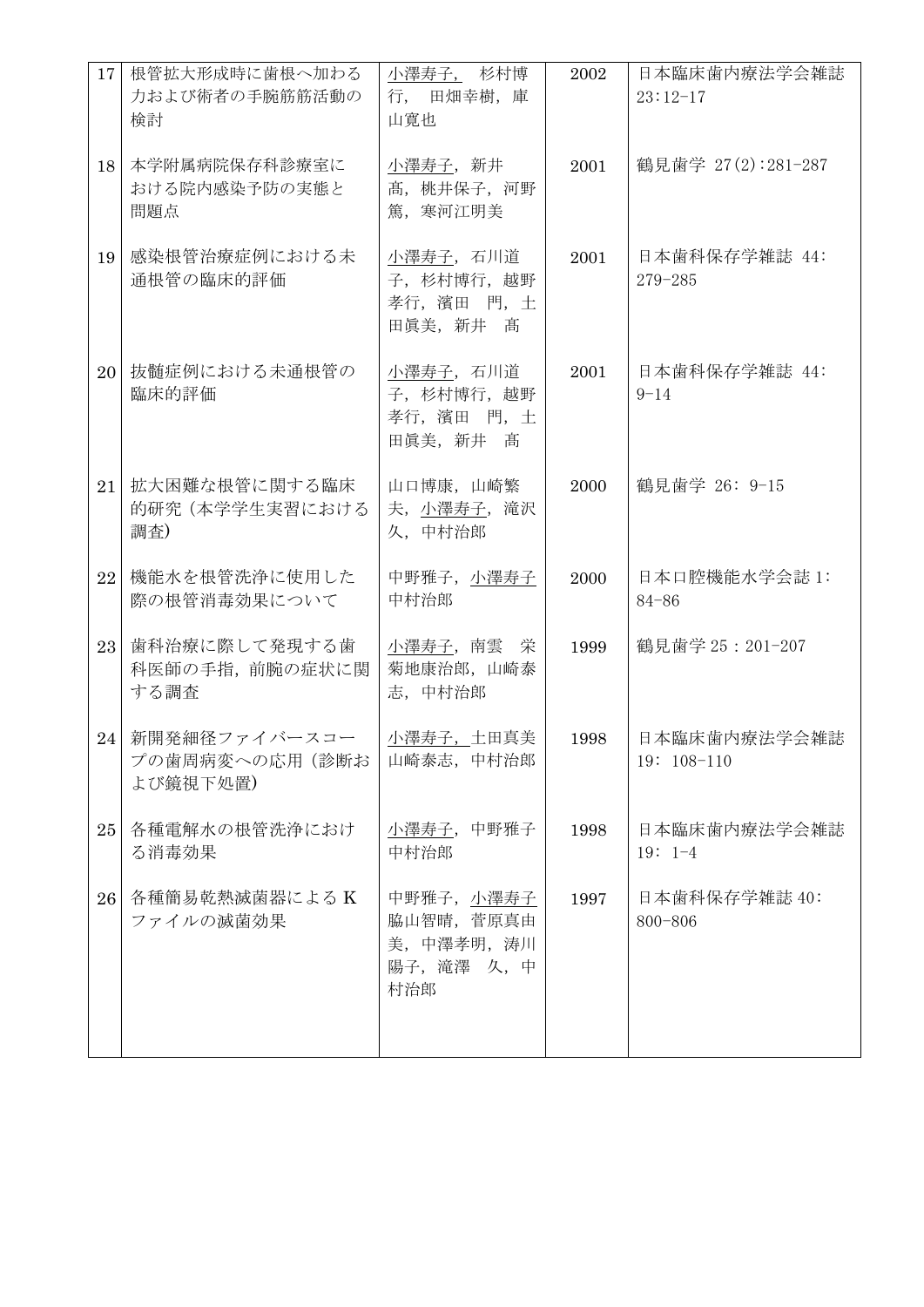| 27 | ファイバースコープの歯周病<br>変内歯周組織及び歯根外表面<br>への応用                                   | 小澤寿子, 土田眞<br>美,山崎泰志,新井<br>髙,中村治郎,駒橋<br>武,小林 馨,山本<br>昭                                                               | 1997 | 日本歯科保存学雑誌 40:<br>635-642     |
|----|--------------------------------------------------------------------------|---------------------------------------------------------------------------------------------------------------------|------|------------------------------|
| 28 | 試作レーザー用チャンネル内<br>蔵型ファイバースコープの歯<br>内および歯周治療への応用                           | 土田眞美,小澤寿子<br>山崎泰志, 新井<br>髙,中村治郎,駒橋<br>武,小林 馨,山本<br>昭                                                                | 1997 | 日本歯科保存学雑誌 40:<br>643-650     |
| 29 | 各種簡易乾熱滅菌器によるKフ<br>ァイルの滅菌効果                                               | 中野雅子,小澤寿子<br>脇山智晴, 菅原真由<br>美,中澤孝明,濤川<br>陽子, 滝澤 久, 中<br>村治郎                                                          | 1997 | 日本歯科保存学雑誌 40 :<br>847-853    |
| 30 | 高出力レーザー照射による歯<br>根象牙質への影響                                                | 山口博康,小林一行,<br>小澤寿子, 新井<br>髙,<br>中村治郎                                                                                | 1996 | 日本歯科保存学雑誌 39:<br>1129-1135   |
| 31 | 酸化電位水による根管洗浄に<br>関する研究 -スメア-層除去<br>効果についてー                               | 小澤寿子, 金田幸<br>子, 篠田貴美子, 濤<br>川陽子, 中澤孝明,<br>滝澤 久,中村治郎                                                                 | 1996 | 日本歯科保存学雑誌 39:<br>752-761     |
| 32 | 初診時に圧痛を持つ顎関節症<br>症例について                                                  | 別部智司,小林 馨<br>森田 武, 関谷秀<br>樹,小川<br>匠,荒木<br>次郎, 亀井 秀, 伊<br>藤孝介,細田 裕,<br>山中悟史, 鈴木聡,<br>豊田長隆, 高山慈子<br>小澤寿子,椎名順朗<br>福島俊士 | 1996 | 日本顎関節学会雑誌 8:<br>$101 - 111$  |
| 33 | 金属性チューブポスト装着時<br>の根管治療における問題点の<br>検討 (第2報):2種の根管充填<br>方法による根尖部封鎖性の比<br>較 | 滝澤 久, 浅野晴<br>子,山崎久美子,木<br>原良材, 山口博康,<br>山崎泰志,小澤寿子<br>中村治郎                                                           | 1995 | 日本歯科保存学雑誌 38:<br>$710 - 714$ |
| 34 | 拡大困難な根管に関する基礎<br>的研究                                                     | 小澤寿子,塚越<br>慎,中野雅子, 亀井<br>いく, 滝澤 久, 中<br>村治郎                                                                         | 1995 | 日本歯科保存学雑誌 38:<br>762-769     |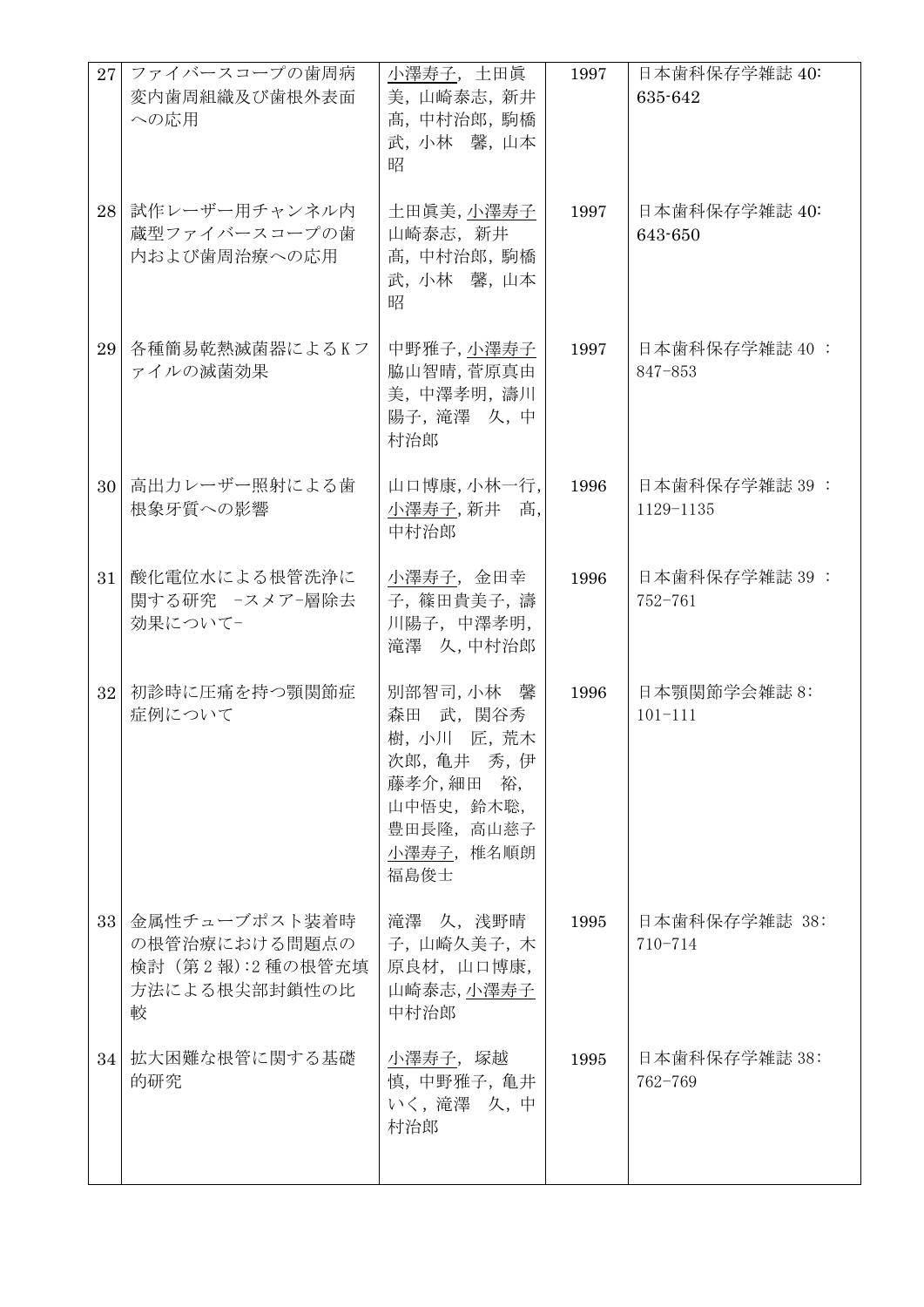| 35 | 根尖部病変の処置にMRI画像診                                                    | 土田眞美,小澤寿子                                                | 1995 | 日本臨床歯内療法学会雑誌                 |
|----|--------------------------------------------------------------------|----------------------------------------------------------|------|------------------------------|
|    | 断を応用した2症例                                                          | 滝澤 久,中村治郎                                                |      | $16: 254 - 260$              |
|    |                                                                    |                                                          |      |                              |
| 36 | 金属性チューブポスト装着時<br>の根管治療における問題点の<br>検討 (第1報):各種仮封材の封<br>鎖性および撤去性について | 細矢哲康, 亀井い<br>く,石丸美和子,塚<br>慎,小澤寿子,<br>越<br>滝澤 久,中村治郎      | 1995 | 日本歯科保存学雑誌 38:<br>492-496     |
| 37 | 根管処置歯根尖部の走査電子<br>顕微鏡による観察                                          | 土田眞美, 内田奈緒<br>美,本多泰子,<br>小澤寿子, 滝澤 久,<br>中村治郎             | 1989 | 日本歯科保存学雑誌 32:<br>849-856     |
| 38 | 根尖未完成歯, 内部吸収歯の根<br>管洗浄法に関する研究                                      | 小澤寿子                                                     | 1988 | 日本歯科保存学雑誌 31:<br>$215 - 235$ |
| 39 | 根管拡大清掃後の根尖部根管<br>内壁面の走査電顕的観察 - 各<br>種根管清掃法による検討                    | 小澤寿子, 松浦<br>均, 細矢哲康, 橋本<br>慶太, 榊原謙一, 滝<br>沢 久, 中村治郎      | 1984 | 日本歯科保存学雑誌 27:<br>$173 - 180$ |
| 40 | 根管拡大清掃後の根管内壁面<br>の走査電顕的観察-根中央部と<br>根尖部の比較                          | 小澤寿子, 東野あさ<br>み, 今村俊彦, 金井<br>克樹, 楠 雅博, 新<br>井<br>髙, 中村治郎 | 1982 | 日本歯科保存学雑誌 25:<br>$148 - 158$ |
|    |                                                                    |                                                          |      |                              |
|    |                                                                    |                                                          |      |                              |
|    |                                                                    |                                                          |      |                              |
|    |                                                                    |                                                          |      |                              |
|    |                                                                    |                                                          |      |                              |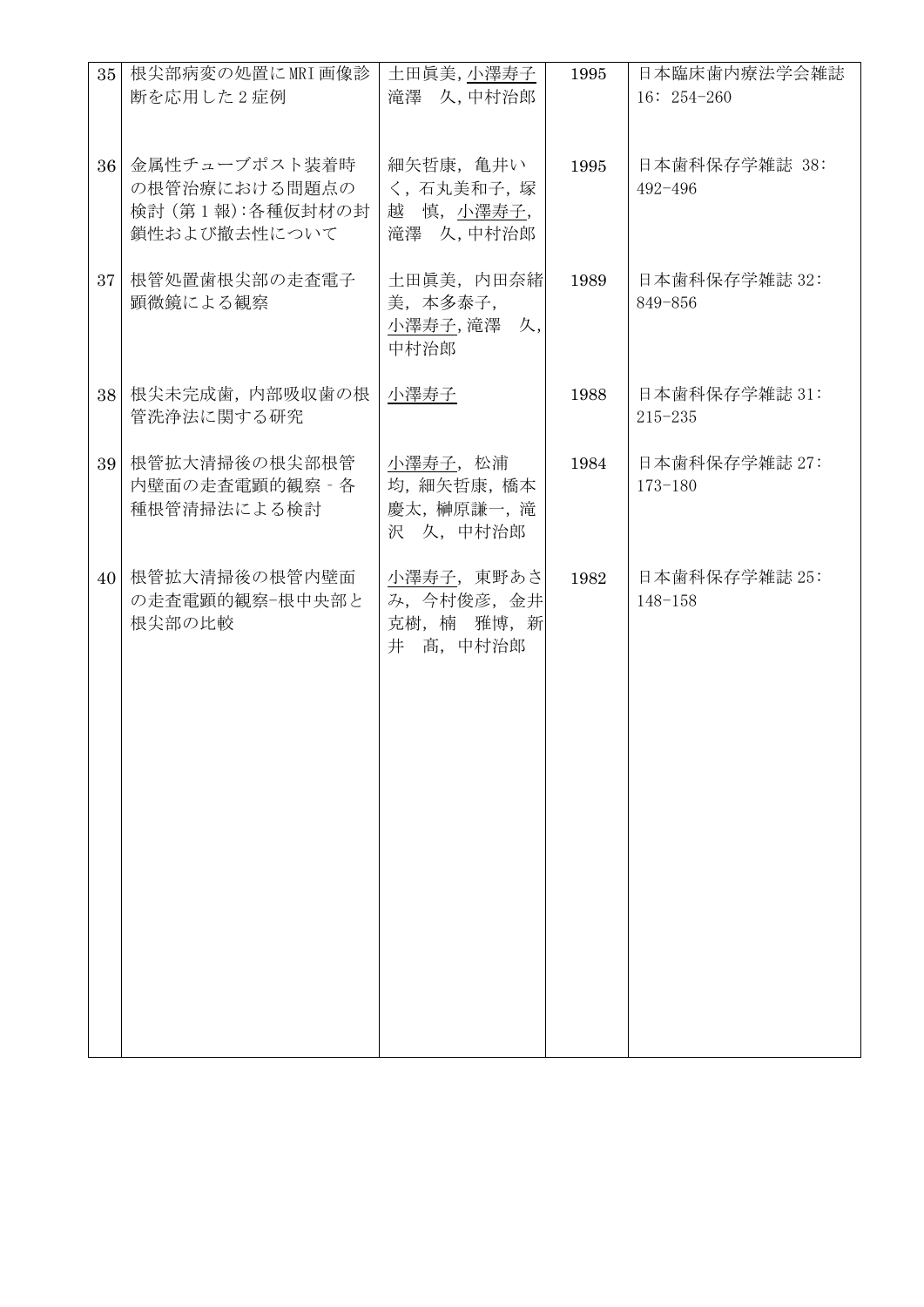#### 業 績 目 録(総説)

| 番<br>号         | 原著論文・総説・著書等の名称                 | 著者又は演者名      | 発行又は<br>発表年 | 発表雑誌・発行所又は発表<br>学会の名称等<br>(IF)                                        |
|----------------|--------------------------------|--------------|-------------|-----------------------------------------------------------------------|
| $\mathbf{1}$   | 機能水の可能性をさぐる                    | 小澤寿子         | 2011        | 日本歯科理工学会誌 30(1),<br>$1 - 4$                                           |
| $\overline{2}$ | 歯科領域における電解機能水<br>ガイドライン        | 小澤寿子,<br>新井髙 | 2009        | 東京都歯科医師会雑誌<br>57<br>$4 - 9$                                           |
| $\overline{3}$ | 歯内治療の立場から<br>·Endodontists の夢· | 小澤寿子         | 2004        | DE (The Journal of<br>DENTAL ENGINERING)<br>日本歯科理工学会誌 150,<br>$3 - 4$ |
|                |                                |              |             |                                                                       |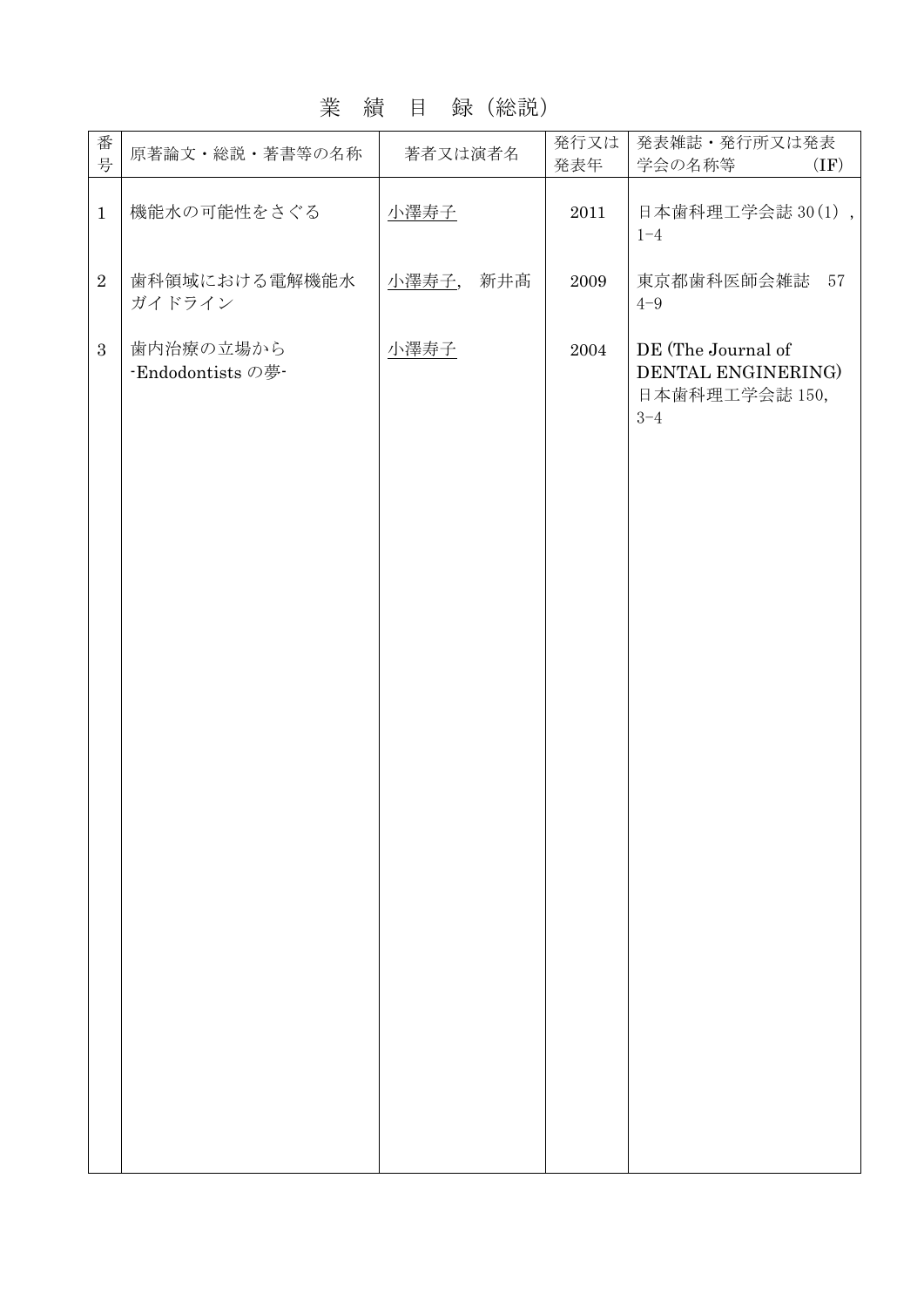# 業 績 目 録(商業誌等)

| Literature Overseas (和訳)<br>小澤寿子, 新井 高<br>内視鏡とビデオを併用した外<br>歯科用ソリッドファイバース<br>小澤寿子,新井<br>高<br>コープFT711について(臨床編)<br>歯科評論別冊 先生お口の中が<br>小澤寿子<br>歯科用ソリッドファイバース<br>小澤寿子,新井<br>高 | 2003<br>2002<br>2001                                                                                                                                                        | ザ クインテッセンス<br>歯科評論<br>歯科評論            |
|--------------------------------------------------------------------------------------------------------------------------------------------------------------------------|-----------------------------------------------------------------------------------------------------------------------------------------------------------------------------|---------------------------------------|
|                                                                                                                                                                          |                                                                                                                                                                             |                                       |
|                                                                                                                                                                          |                                                                                                                                                                             |                                       |
|                                                                                                                                                                          |                                                                                                                                                                             |                                       |
|                                                                                                                                                                          | 2001                                                                                                                                                                        | 歯科評論                                  |
| 小林一行, 櫻庭栄一<br>小澤寿子,土田眞美<br>山崎泰志, 新井高                                                                                                                                     | 2001                                                                                                                                                                        | 歯界展望増刊号                               |
| 小澤寿子                                                                                                                                                                     | 2001                                                                                                                                                                        | JOINT                                 |
| 土田眞美,小澤寿子<br>山崎泰志, 新井高                                                                                                                                                   | 2000                                                                                                                                                                        | 別冊ザ クインテッセンス                          |
| 小澤寿子                                                                                                                                                                     | 1999                                                                                                                                                                        | Tsurumi Bulletin of Dental<br>Science |
| 小澤寿子, 新井<br>高<br>中村治郎                                                                                                                                                    | 1998                                                                                                                                                                        | ザ<br>クインテッセンス                         |
| 小澤寿子                                                                                                                                                                     | 1997                                                                                                                                                                        | 中村治郎同門会会誌                             |
| 松浦<br>中村治郎                                                                                                                                                               | 1984                                                                                                                                                                        | ザ デンタル                                |
|                                                                                                                                                                          | コープFT711について(基礎編)<br>歯学と健康の創造 ファイバ<br>ースコープの歯周ポケットお<br>歯科診療に際して発現する歯<br>根管内病変の診断および処置<br>におけるファイバースコープ<br>根管内無菌化を目指す根管洗<br>新開発ファイバースコープに<br>ファイバースコープのおすす<br>大きなX線透過像を有する根尖 | 滝澤 久, 小澤寿子<br>均, 細矢哲康                 |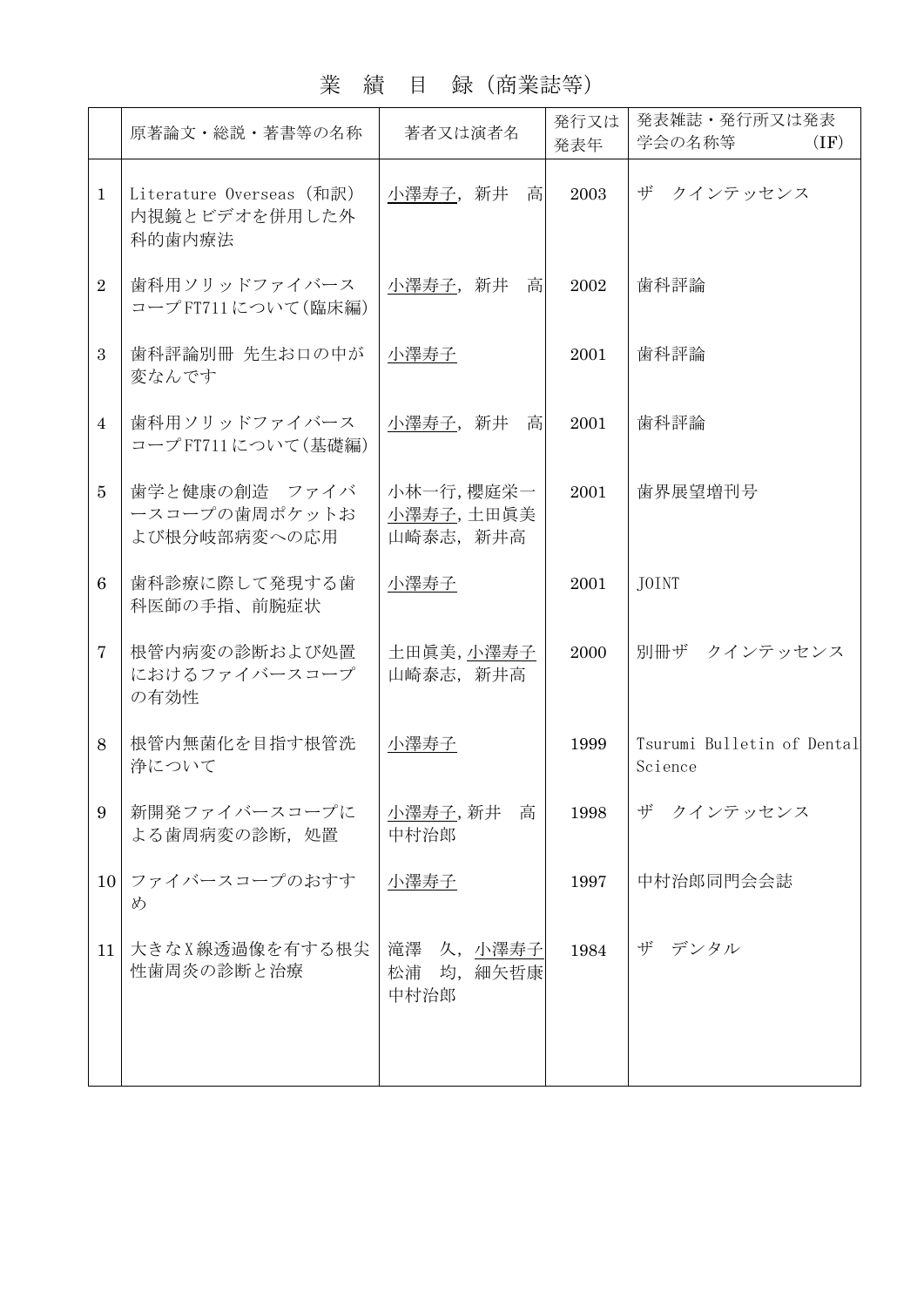# 業 績 目 録 4 (著書 和文)

|                | 原著論文・総説・著書等の名称                             | 著者又は演者名 | 発行又は<br>発表年 | 発表雑誌・発行所又は発表<br>学会の名称等<br>(IF) |
|----------------|--------------------------------------------|---------|-------------|--------------------------------|
| $\mathbf{1}$   | かんたん Endo                                  | 小澤寿子    | 2015        | 千乃コーポレーション                     |
| $\overline{2}$ | 患者が求める「医療安全」「院<br>内感染」対策                   | 共著      | 2014        | ヒョーロンパブリッシャー<br>ズ              |
| 3              | こんな事故が起こったら ポ<br>ケットブック「トラベル VS リ<br>カバリー」 | 共著      | 2010        | デンタルダイヤモンド社                    |
| $\overline{4}$ | 口腔機能水ガイドライン                                |         | 2010        | 日本口腔機能水学会                      |
| 5              | 臨床のアクシデント&ピット<br>ホール その対処と予防法              |         | 2008        | デンタルダイヤモンド社                    |
| 6              | 臨床歯内療法、器材、薬剤、テ<br>クニックのコンビネーション            |         | 2008        | デンタルダイヤモンド社                    |
| $\tau$         | 臨床における不安と疑問<br>特集「先生!お口の中が変なん<br>です」       |         | 2004        | ヒョーロン・パブリッシャー<br>ズ             |
| 8              | MI 時代の失活歯修復 歯根を<br>破折させないために               |         | 2004        | クインテッセンス出版                     |
| 9              | 水の特性と新しい利用技術                               |         | 2004        | エヌ・ティー・エス                      |
|                | 口腔機能水ガイドライン<br>10                          |         | 2004        | 日本口腔機能水学会                      |
| 11             | エンドドンティクス 21世紀へ<br>の展望                     |         | 2001        | クインテッセンス出版                     |
| 12             | 歯科用レーザーの最前線                                |         | 1999        | デンタルダイヤモンド社                    |
|                | ハンディ歯内治療学<br>13                            |         | 1999        | 学建書院                           |
| 14             | 歯内治療学第2版                                   |         | 1998        | 医歯薬出版株式会社                      |
|                | 強電解酸性水の歯科臨床<br>15                          |         | 1997        | クインテッセンス出版                     |
|                |                                            |         |             |                                |
|                |                                            |         |             |                                |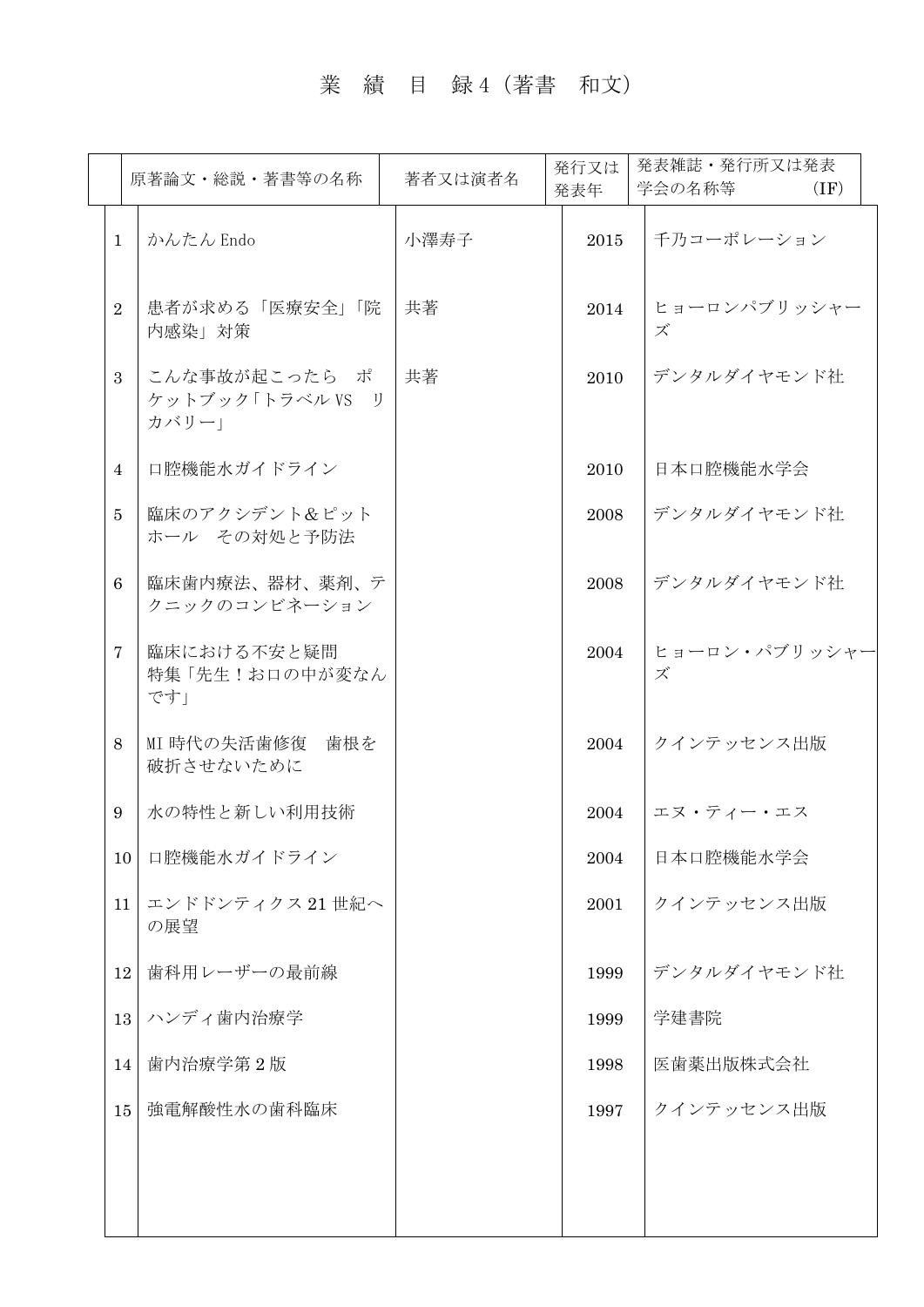### 業 績 目 録 (特別講演・シンポジウム等)

| 番<br>号         | 原著論文・総説・著書等の名称                                                                                                                                    | 著者又は演者名                                                     | 発行又は<br>発表年 | 発表雑誌・発行所又は発表<br>学会の名称等<br>(IF)                                              |
|----------------|---------------------------------------------------------------------------------------------------------------------------------------------------|-------------------------------------------------------------|-------------|-----------------------------------------------------------------------------|
| $\mathbf{1}$   | <国際><br>The effects of toothpositions<br>on dentist's hand muscle<br>EMG activities and forearm<br>movements during root canal<br>instrumentation | T.Ozawa,<br>K.Tahata,<br>M.Nakano,<br>K.Shiozawa,<br>T.Arai | 2003        | <b>International Ergonomics</b><br>Association on XVth<br>Trienial Congress |
| $\overline{2}$ | Educational effects of<br>audio-visual introduction to<br>root canal condensation                                                                 | M.Nakano,<br>T.Ozawa,<br>K.Tahata,<br>K.Shiozawa,<br>T.Arai | 2003        | <b>International Ergonomics</b><br>Association on XVth<br>Trienial Congress |
| 3              | Fiberscopic Nd:YAG Laser<br>Irradiation to Endodontic and<br><b>Periodontal Treatments</b>                                                        | T.Ozawa                                                     | 2002        | The 8th<br>International<br>Congress on Lasers in<br>Dentistry              |
| $\mathbf{1}$   | <国内><br>セカンドオピニオンの重要性<br>ver. 歯科                                                                                                                  | 小澤寿子                                                        | 2016        | さいたま中央ロータリーク<br>ラブ例会                                                        |
| $\overline{2}$ | 歯科診療における感染対策と<br>タービンハンドピースへの対<br>策                                                                                                               | 小澤寿子                                                        | 2015        | 日本顎咬合学会学術大会                                                                 |
| 3              | 微酸性電解水の生成供給装置<br>を組み込んだシステムの評価                                                                                                                    | 小澤寿子                                                        | 2014        | 日本機能水学会第13回学術<br>大会                                                         |
| $\overline{4}$ | デンタルユニット ウォータ<br>ーライン給水系除菌システム<br>の開発                                                                                                             | 小澤寿子                                                        | 2014        | 歯科医療機関における院内<br>感染対策普及のためのシン<br>ポジウム                                        |
| 5              | 歯科用チェアユニット給水管<br>路の汚染とその対策                                                                                                                        | 小澤寿子                                                        | 2011        | 国立大学病院感染対策協議<br>会「平成23年度感染管理担<br>当者ブロック別研修会」                                |
| 6              | 歯科診療に使用する水の汚染<br>とその対策                                                                                                                            | 小澤寿子                                                        | 2011        | 第13回関西ウォーター研究<br>会                                                          |
| 7              | 歯科用ユニット給水管路のク<br>リーンシステム                                                                                                                          | 小澤寿子                                                        | 2010        | 歯科医療における院内感染<br>対策シンポジウム                                                    |
| 8              | 臨床家の疑問に答えるセミナ<br>ー:機能水を活用した保存治療                                                                                                                   | 小澤寿子                                                        | 2010        | 日本歯科保存学会第132回<br>学術大会                                                       |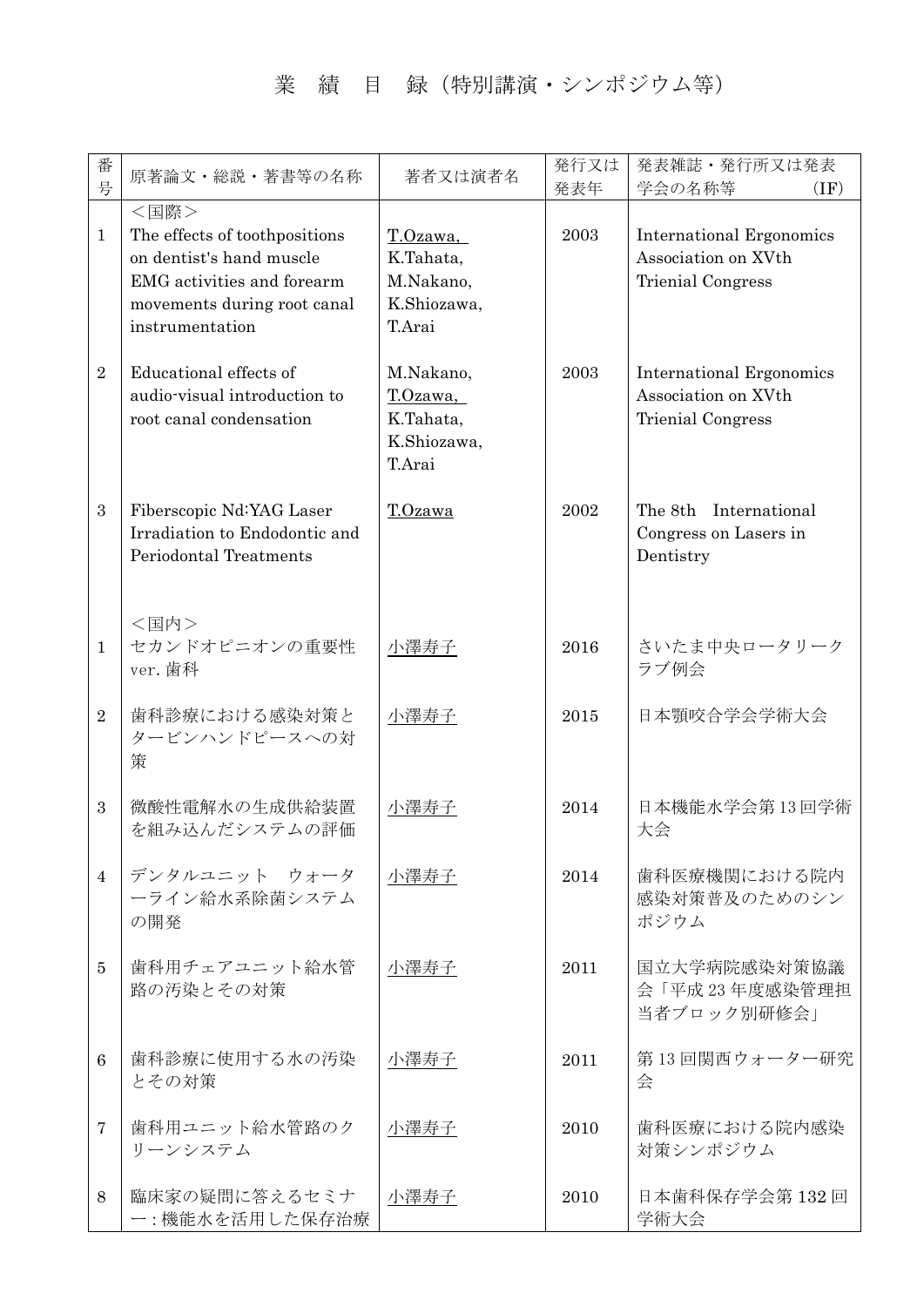|    | の新展開  機能水の歯科臨床応<br>用の現状と注意点                    |      |      |                                               |
|----|------------------------------------------------|------|------|-----------------------------------------------|
| 9  | 3D画像で考える難治症例の原<br>因                            | 小澤寿子 | 2010 | 日本歯内療法学会 JEA セミ<br>ナー                         |
| 10 | 歯科領域における電解機能水使<br>用:保存修復. 歯内療法におけ<br>る使用       | 小澤寿子 | 2010 | 第11回日本口腔機能水学会<br>学術大会                         |
| 11 | 歯科用ユニット給水管路の汚染<br>と対策 -新クリーンシステム<br>について-      | 小澤寿子 | 2010 | 第11回日本口腔機能水学会<br>学術大会                         |
| 12 | 歯科用ユニット給水管路のクリ<br>ーンシステム                       | 小澤寿子 | 2010 | 歯科医療における院内感染<br>対策シンポジウム                      |
| 13 | 大学で学ばなかった歯内治療                                  | 小澤寿子 | 2008 | 鶴見大学歯学部同窓会<br>山梨県支部学術講演                       |
| 14 | 大学で学ばなかった歯内治療                                  | 小澤寿子 | 2008 | 鶴見大学歯学部同窓会<br>兵庫県支部学術講演                       |
| 15 | 画像診断の理解と歯根破折の診<br>断                            | 小澤寿子 | 2007 | Clinical Endodontic<br>Research Institute 研修会 |
| 16 | 歯科臨床における感染予防:歯<br>科診療器械の感染予防対策と実<br>践          | 小澤寿子 | 2005 | 第25回日本薬物療法学会                                  |
| 17 | 3D 画像による根管系の理解と歯 小澤寿子<br>周病変の画像診断              |      | 2005 | 日本歯内療法学会関東甲信<br>越静支部第3回ウインター<br>セミナー          |
| 18 | 歯根破折の画像診断                                      | 小澤寿子 | 2004 | 日本大学松戸歯学部歯内療<br>法学講座同門会                       |
| 19 | 口腔領域における電解機能水使<br>用ガイドライン: 保存修復・歯<br>内療法における使用 | 小澤寿子 | 2004 | 第5回日本口腔機能水学会<br>学術大会                          |
| 20 | どのように使う機能水 歯内治<br>療への応用                        | 小澤寿子 | 2002 | 第3回日本口腔機能水学会<br>学術大会                          |
| 21 | 内視鏡下におけるNd:YAGレーザ  小澤寿子<br>ー治療について             |      | 2001 | 日本歯科用 Nd:YAG レーザー<br>学会第1回全国学術大会              |
| 22 | 歯内治療に困っていませんか                                  | 小澤寿子 | 2001 | 第50回鶴見大学歯学部ポス<br>トグラデュエートコース                  |
|    | 23 新しい画像解析 New Image                           | 小澤寿子 | 2001 | 中村治郎教授同門会学術講                                  |